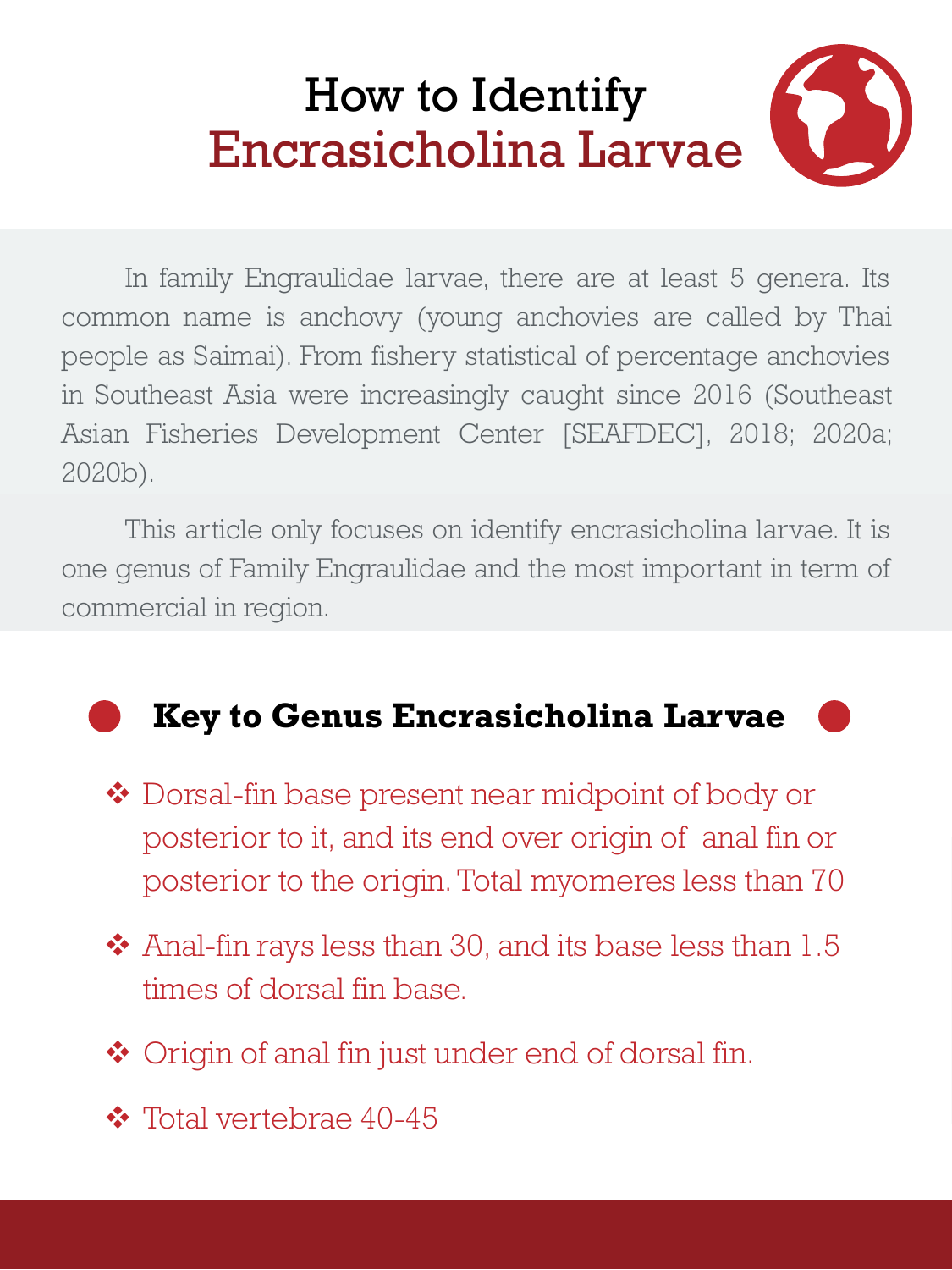



**Larvae of** *Encrasicholina punctifer*



Source: Noichi (2013)